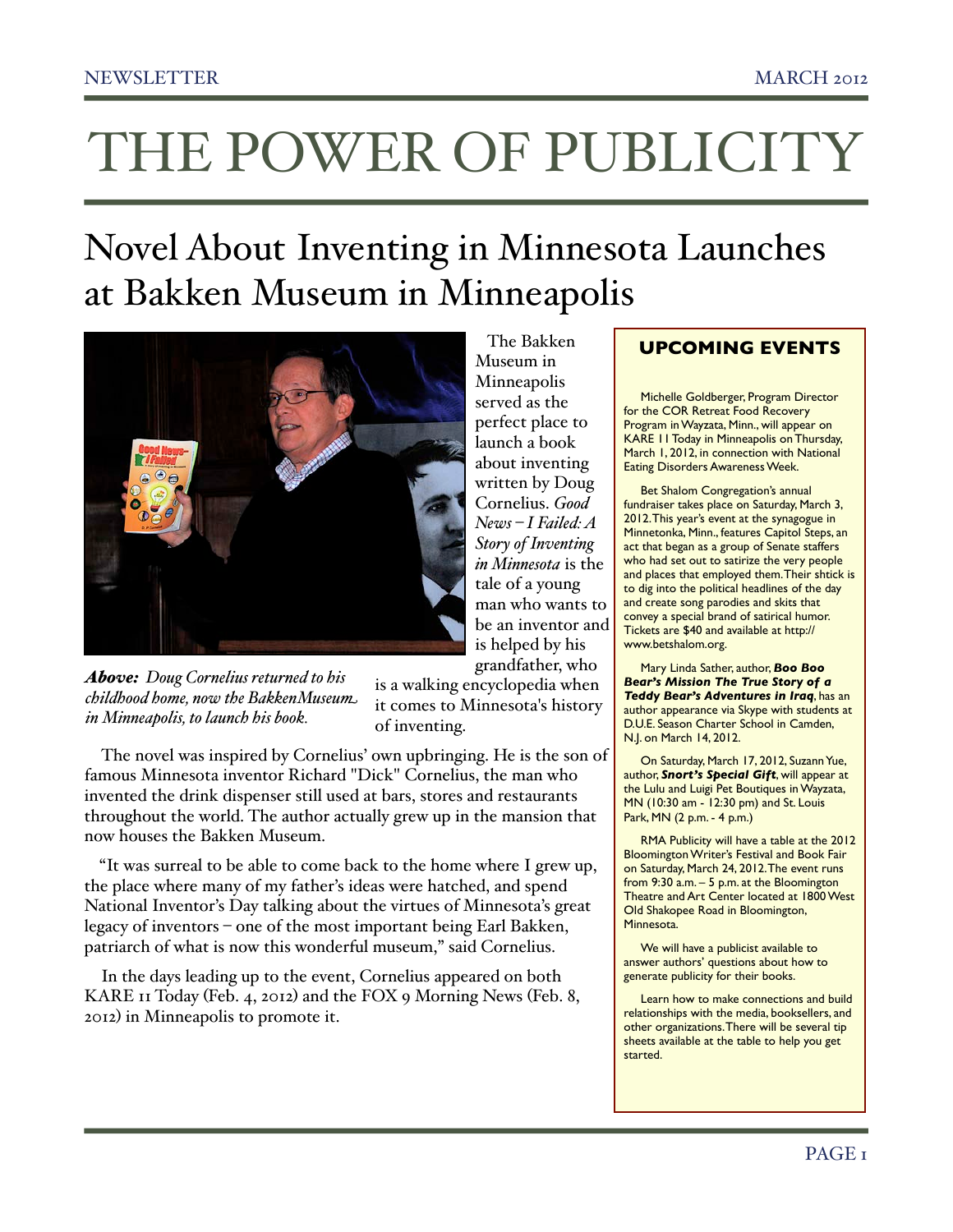

*Above: Doug Cornelius shares his book with 5th graders at Sunset Hill Elem. in Plymouth, Minn.*

 In addition to his book launch event, Cornelius has also visited several elementary and middle schools, including Sunset Hill Elementary in the

Wayzata School District. There he shared his story with 5th graders during their language arts class. Teacher Pat Tietema had this to say about his presentation: "Having Doug Cornelius come into the classroom and share his story of inventing really enhanced the writing lesson we were teaching that week in our 5th grade language arts classes. The kids had been asked to write about an invention they dreamed up, and were awestruck when they got to meet a real inventor and author."



Cornelius plans to visit several more schools in March and April, and on May 6, 2012, he will participate in "Any One of You Can Be an Inventor," a special event at the Minnesota Children's Museum.

#### *Boo Boo Bear's Mission* Excites Children at an Elementary School in the Twin Cities

February was *I Love to Read Month*, a time of year when a lot of schools invite authors on campus to share their stories with students. This year, Elm Creek Elementary in Maple Grove, Minn., selected Mary Linda Sather, author of *Boo Boo Bear's Mission The True Story of a Teddy Bear's Adventures in Iraq*, as their guest author.

*Boo Boo Bear's Mission* is the true story of a little girl who sent her teddy bear to Iraq in a care package so he could take care of her Dad. Boo Boo Bear did that and more. He even got to fly in an F16 during his mission.



The author began her presentation by asking kids in each class to raise their hand if they have a friend or family member who is in the military. Dozens of hands went up throughout the day. One of the students actually has a parent getting ready to deploy.

*Above: Mary Linda Sather shared her book with kids in Kindergarten through 6th grade at Elm Creek Elementary in Maple Grove, Minn.*



In addition to reading her book to the

students, Sather also answered questions about the story and the book making process. A collection of original artwork used in the book was on display, along with proof pages and examples of the different cover art that had been considered.

The author has several events planned for March, including a Skype event with students at an elementary school in Camden, New Jersey.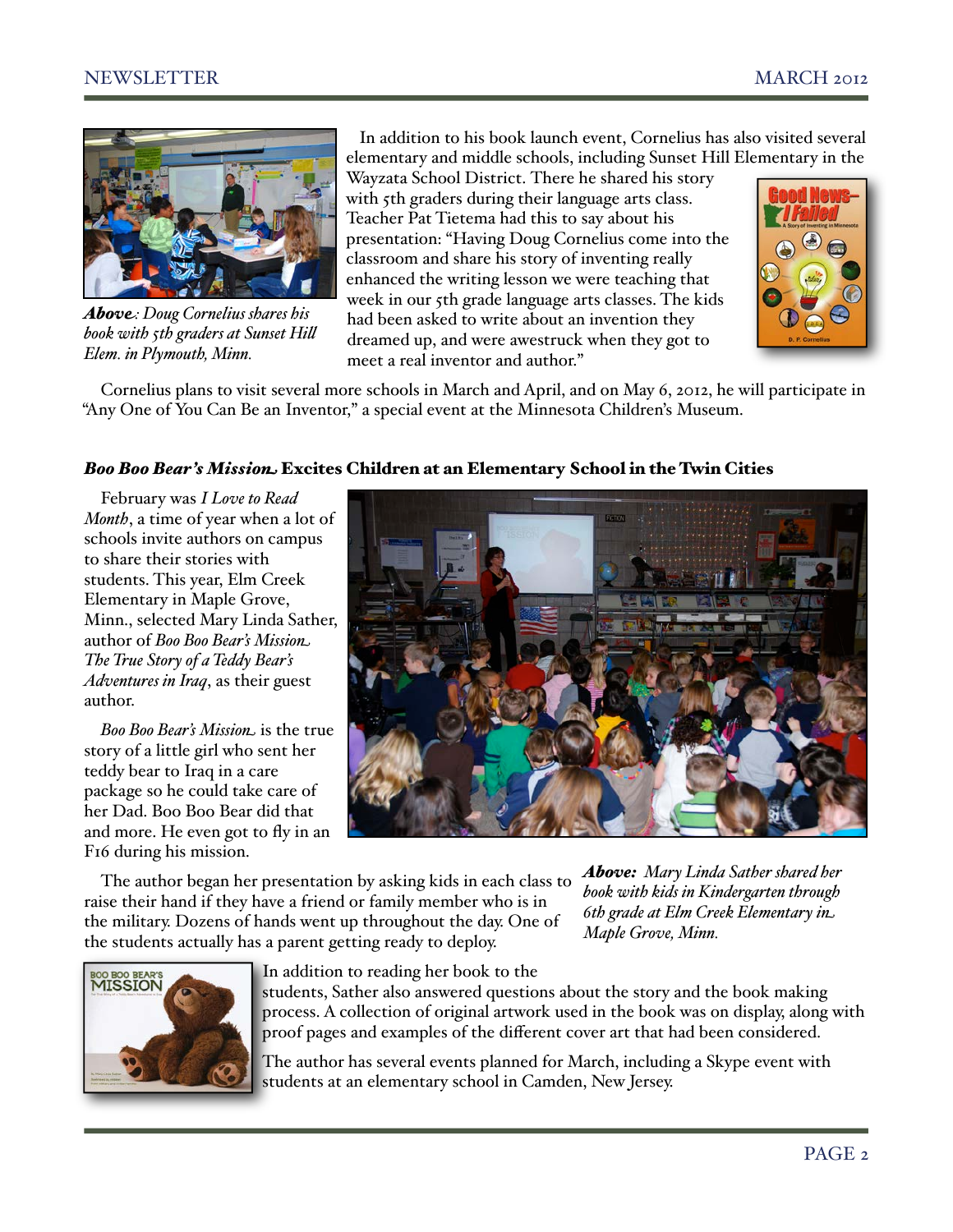#### Author of *In the Red The 2001 Season with Dale Earnhardt Jr.* O!cially Launches His Book Just Before the Daytona 500



 New York Times best-selling author Jade Gurss officially launched his latest book in Florida in February in conjunction with the Daytona 500, a race that plays a key role in the storyline.

 *In the Red The 2001 Season with Dale Earnhardt Jr.* (Octane Press, \$29.95) begins with the crash that killed NASCAR's most famous driver, Dale Earnhardt, then follows his son, Dale Earnhardt Jr., through the rest of the race season. Gurss was Earnhardt Jr.'s publicist from 1999 – 2007 and used the notes



he had kept from that season to develop the manuscript. Included in the book are never-before-revealed details about what was happening behind the scenes immediately after the infamous crash, and how Earnhardt Jr. persevered during

that season, despite the intense pressure he was under.

Gurss made more than a dozen media appearances in February to promote his new book. In the early part of the month he appeared on FOX Sports, Speed Freaks, Motorama Live, and Cincinnati's WLW.

In Florida, coverage of his book signing event in Tampa was offered by WTVT (FOX) [Television](http://www.myfoxtampabay.com/dpp/good_day/book-sheds-light-on-earnhardt) and [WFLA Radio.](http://www.970wfla.com/player/?mid=21845233) Before his event at the Barnes & Noble in Daytona Beach, a mention appeared in the Daytona News Journal's article, [Slam your brakes for books during Speedweeks.](http://livepage.apple.com/) Gurss was also interviewed on Orlando radio stations 740 The Game and WEUS-AM.

 *In the Red The 2001 Season with Dale Earnhardt Jr.* is Gurss' third book about NASCAR. He co-wrote *Driver #8* with Dale Earnhardt Jr., and *DW: A Lifetime Going Around in Circles* with NASCAR Hall of Fame inductee Darrell Waltrip.

*In the Red The 2001 Season with Dale Earnhardt Jr.* is available at bookstores everywhere, or can be purchased directly from the publisher via the website [www.IntheRedBook.com.](http://www.IntheRedBook.com)

#### Book Launch Party Held for Nicole Fende's *How to Be a Finance Rock Star*



 February was a busy month for Nicole Fende, author of *How to Be A Finance Rock Star*. Her new book rolled off the presses in early February, and officially launched on February 23, 2012 with a party at the historic Mounds Theater in St. Paul.

 The day began with an appearance on WJON-AM's morning show with Jay Caldwell. Before she knew it, the time had come for the book launch event.

 Dozens of Fende's friends and supporters, and members of the public who had heard about the event, turned out. In addition to having the opportunity to ask Fende (a.k.a. The Numbers Whisperer) questions about business finance, party-goers were able to learn about QR codes and how they can be used to help market a business. There was also plenty of networking to be



done.

The majority of the people who turned out for the party are small business owners. To order a copy of *How to Be a Finance Rock Star*, log on [www.FinanceRockStar.com.](http://www.FinanceRockStar.com)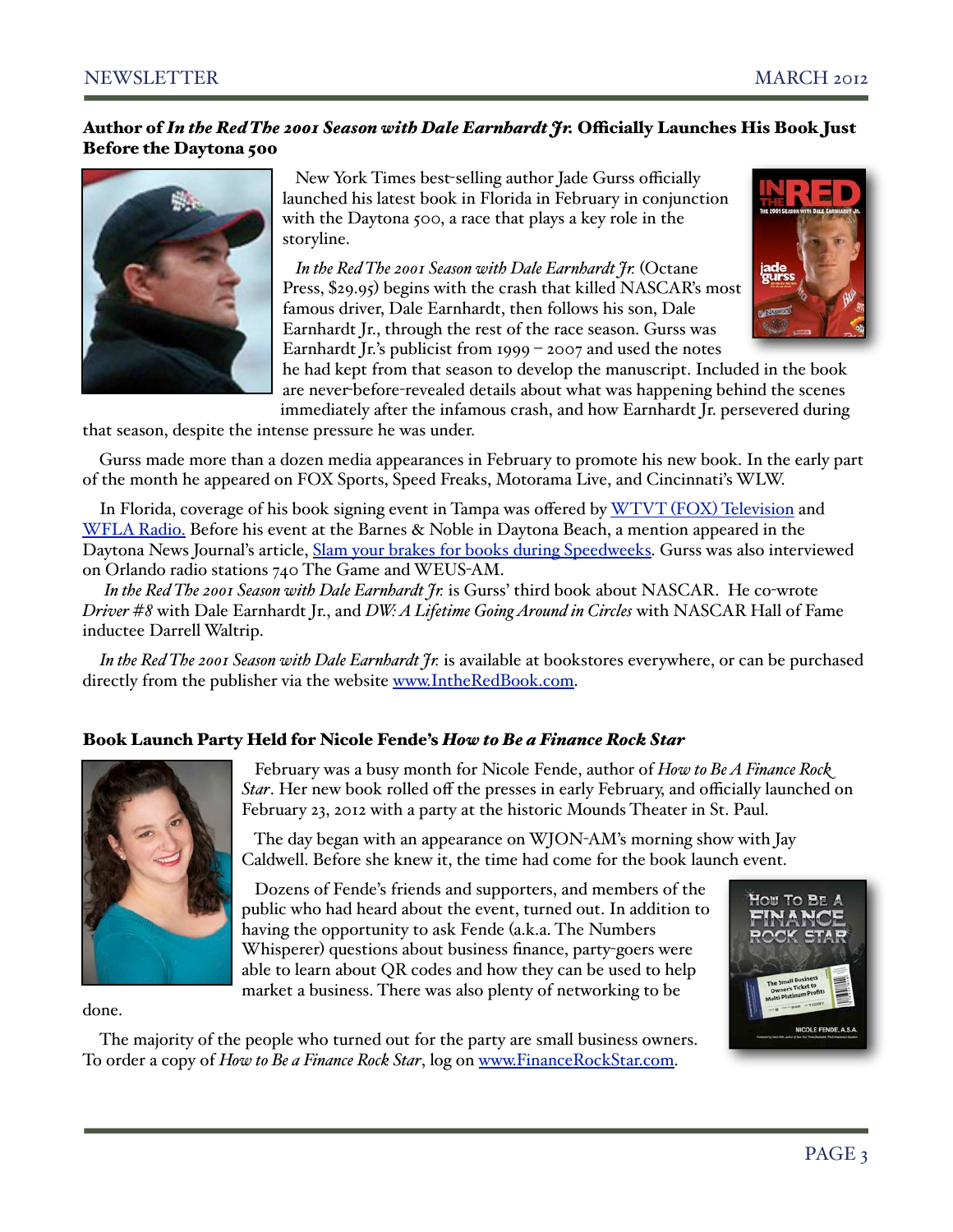#### COR Retreat Got A Lot of Attention at the Twin Cities Women's Expo in Minneapolis



*Above: Miche\$e Goldberger, Program Director at COR and three enthusiastic volunteers.*

When you want to get the word out about a fabulous program that everyone should know about, getting the media's attention is one way to do it. Another is to be a presenter at an event you know will draw a lot of people. The COR Retreat Food Recovery Program did both in February.

On Feb. 1, 2012, the County Messenger in Scandia, Minn., published an article that RMA Publicity submitted to the paper. [Scandia Woman Gets a](http://www.presspubs.com/messenger/news/article_7d93ae82-4cfc-11e1-b0cc-0019bb2963f4.html)  [New Lease on Life](http://www.presspubs.com/messenger/news/article_7d93ae82-4cfc-11e1-b0cc-0019bb2963f4.html) is the story of Lisa Neshek, who came to the COR Retreat for help kicking her addiction to food. In the article Lisa describes how she got a new lease on life after finally learning how to stop her compulsive overeating.

Then on Feb. 25 & 26, 2012, the non-profit presented at the Twin Cities Women's Expo at the Minneapolis Convention Center. Program Director Michelle Goldberger was joined at the booth by several COR Retreat alumni who wanted to share their stories of success with others.

On March 1, 2012, Goldberger is scheduled to appear on KARE 11 Today in the Twin Cities for an interview in connection with National Eating Disorders Awareness Week.

COR Retreat is a five-day, four-night experience where people learn how to live free from the obsession with food and the excess weight it causes. Upcoming Retreat dates are March  $7 - I1$ , 2012, April 11 - 15, 2012 and May 23 - 27, 2012. More information about the program can be found at [www.cormn.org.](http://www.cormn.org)

#### ALSO IN FEBRUARY . . .



 The African News Journal published the article, Twin Cities [Woman on a Mission to Help](http://www.anjnews.com/content/twin-cities-woman-mission-help-those-suffering-mental-illness-she-knows-all-too-well)  Those Suff[ering From a Mental](http://www.anjnews.com/content/twin-cities-woman-mission-help-those-suffering-mental-illness-she-knows-all-too-well)  [Illness She Knows All Too Well](http://www.anjnews.com/content/twin-cities-woman-mission-help-those-suffering-mental-illness-she-knows-all-too-well) on Feb. 8, 2012. The article is about Stacey Ackerman's book, *Supermom: A Postpartum Anxiety Survival Story.* Also in February,

Parenting Magazine requested a review copy of the book.



 The article, *Dancing on the Point of a Pencil*, which pays tribute to Michael James Plautz, author of *DRAW Quotidian Lines*, was published in the Santa Fe New Mexican's Arts, Entertainment and Culture Magazine, Feb. 10, 2012.



 Kelly McCleary, author, *The Best Possible World: A Search for the Nature of Heaven*, led a discussion at The Bookcase of Wayzata on the topic covered in her book.

Twin Cities Business requested a review copy of Mike Conley's *Lethal Trajectories*.



 Women of the Channel booked J.J. DeGeronimo,



author, *The Working Woman's GPS: When the Plan To Have it A\$ Has Led You Astray*, to speak at their December conference.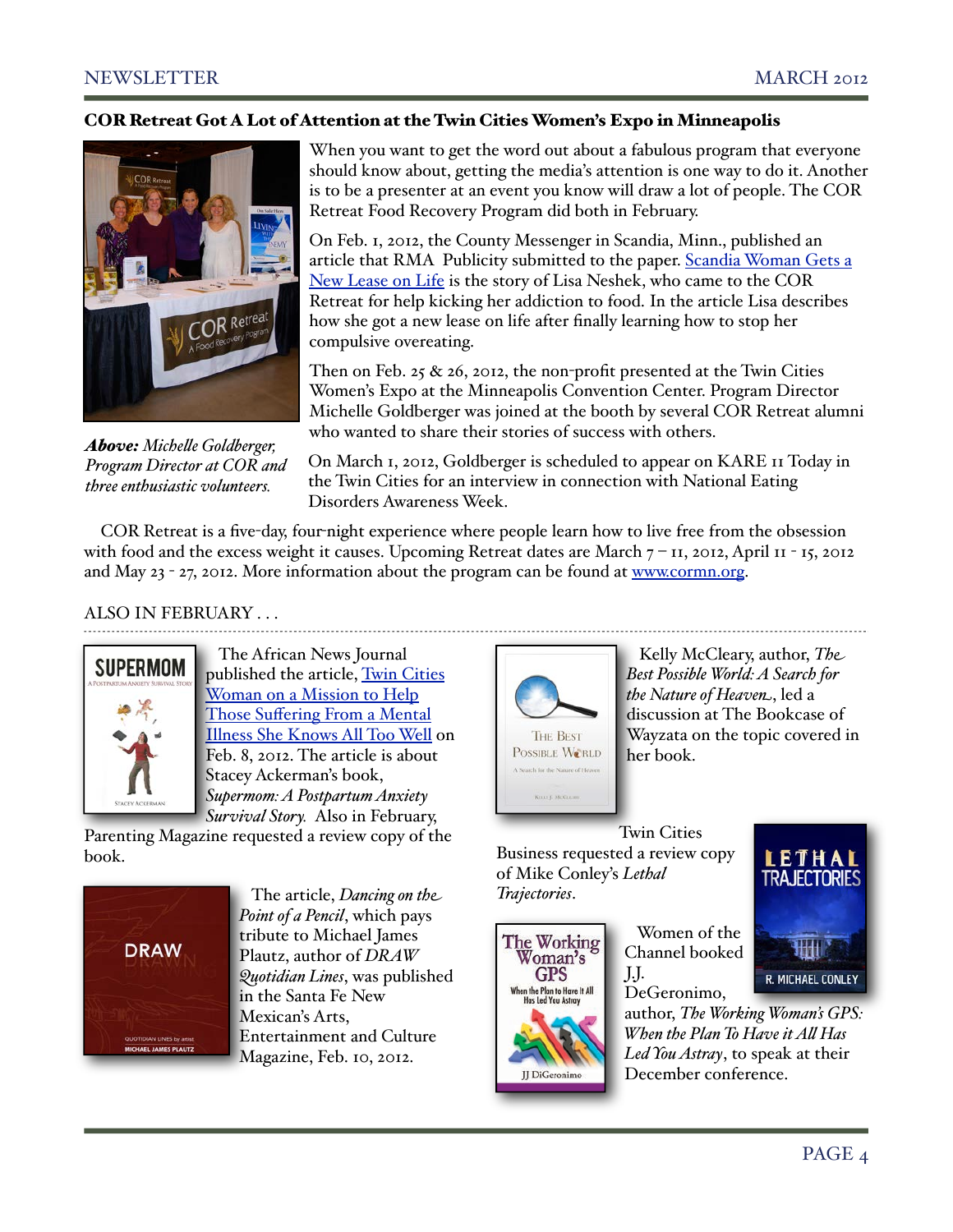#### What Authors Can and Should Learn from Politicians

2012 is an election year and it goes without saying that every time you watch a television newscast between now and November, there is going to be some mention of the upcoming Presidential Election.



On some days the stories will be about the latest poll

results. On others, the winner of the latest caucus, a fundraising dinner or the memorable, though off color quote, offered by one of the men who wishes to be the next President of the United States.

Why so many stories? Because politicians know how to use the media to build their audience. Here are some tactics politicians use to build their fan base that you can use too:

1. Send out regular press releases.

Politicians send out regular press releases to let the media know their schedule. Keep in mind, not every event is going to get covered, but the more often you send releases out, the better your chances of getting coverage.

Every time you set up a book signing event, let the media know about it. If the event is taking place on a weekend and there is very little else going on that day, perhaps your story will make the news.

2. Determine your key messages.

When they are stumping for support, politicians will zero in on a handful of issues that resonate with their target audience and focus almost exclusively on them. I advise authors to do the same thing.

No, your audience is not everyone who can read. If your book is a work of fiction that falls under the romance category, target all of your publicity efforts on people who enjoy reading romance novels. If your book is one about career development, target high schools, colleges, career centers and corporate human resource offices, in

other words, organizations that would be most receptive to your message.

3. Make a good first impression

Most politicians are masters at making a good first impression. They dress smart and look good.

When you get out and meet people at a book signing or other public event, take a cue from them. Dress professionally and be outgoing! Don't wait for people to come up to you and ask about your book. You need to be confident and initiate conversations.

4. Be gracious

Whether you're running for office or trying to sell you a book, you should consider it an honor when someone shows up at your event. They don't owe you support, so be gracious.

If, say, only 2 or 3 people show up at an event where you expected dozens, don't think of the event as a flop. Stay positive! Thank each person who showed up very much for their support and work hard to connect personally with all of them.

Do this and by the time they leave, you will likely have fans who will not only have bought your book, they'll be jumping onto Facebook to tell all of their friends what a wonderful experience they had at your signing, and how they think their friends should buy your book too.

5. Create community

At the end of every political event I've ever attended, there are people handing out buttons, candy and business cards. The reason, they want you to leave with a good impression of the candidate and a means for staying in touch.

I advise authors to always have some kind of giveaway at the end of an event. Either hand out business cards or bookmarks to everyone in the audience. They may not buy your book right away, but chances are they will go home and check out your website, then make a purchase.

#### Next month's article

4 Reasons You Aren't Selling As Many Books as You Thought You Would.